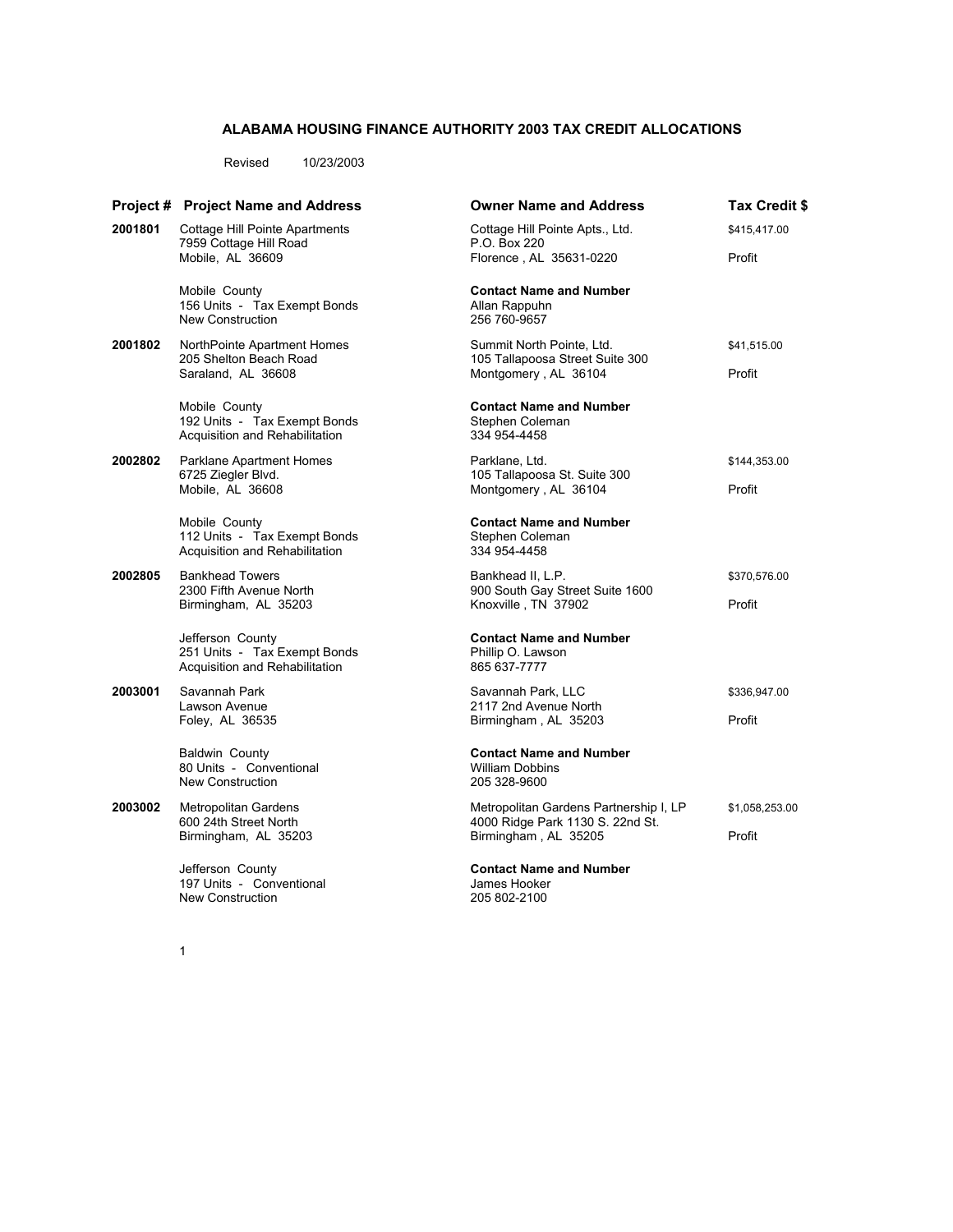|         | <b>Project # Project Name and Address</b>                                          | <b>Owner Name and Address</b>                                                 | <b>Tax Credit \$</b>   |
|---------|------------------------------------------------------------------------------------|-------------------------------------------------------------------------------|------------------------|
| 2003004 | West Ridge Apartments                                                              | West Ridge Apartments, Ltd.                                                   | \$183,768.00           |
|         | Industrial Street and U.S. Highway 82<br>Gordo, AL 35466                           | 527-A Main Avenue<br>Northport, AL 35476                                      | Profit                 |
|         | Pickens County<br>26 Units - State Home<br><b>New Construction</b>                 | <b>Contact Name and Number</b><br>Douglas P. Hollyhand<br>205 345-0955        |                        |
| 2003006 | <b>Oleander Park Apartments</b><br>Cottage Hill Road<br>Mobile, AL 36695           | Oleander Park Apartments, Ltd.<br>950 Dauphin Street<br>Mobile, AL 36604      | \$344,587.00<br>Profit |
|         | Mobile County<br>56 Units - State Home<br>New Construction                         | <b>Contact Name and Number</b><br>Clarence M. Ball, Jr.<br>251 433-9801       |                        |
| 2003007 | <b>Brentwood Landing Apartments</b><br>Covered Bridge Road<br>Prattville, AL 36067 | Brentwood Landing Apartments, Ltd.<br>P.O. Box 220<br>Florence, AL 35631-0220 | \$457,822.00<br>Profit |
|         | Autauga County<br>80 Units - Conventional<br>New Construction                      | <b>Contact Name and Number</b><br>Allan Rappuhn<br>256 760-9657               |                        |
| 2003008 | The Palladian Apartments<br>Roy Stevens Road<br>Mobile, AL 36695                   | The Palladian Apartments, Ltd.<br>P.O. Box 220<br>Florence, AL 25631-0220     | \$466,925.00<br>Profit |
|         | Mobile County<br>80 Units - Conventional<br>New Construction                       | <b>Contact Name and Number</b><br>Allan Rappuhn<br>256 760-9657               |                        |
| 2003013 | <b>Wood Springs Apartments</b><br>Highway 231<br>Midland City, AL 36350            | Midland Dale Apartments, Ltd.<br>P.O. Drawer 6657<br>Dothan, AL 36302         | \$300,070.00<br>Profit |
|         | Dale County<br>56 Units - State Home<br><b>New Construction</b>                    | <b>Contact Name and Number</b><br>Gary Hall<br>334 794-2678                   |                        |
| 2003016 | <b>Cobblestone Cove Apartments</b><br>Highway 119<br>Montevallo, AL 35115          | Cobblestone Cove, Ltd.<br>496 Highway 67 South<br>Decatur, AL 35603           | \$411,681.00<br>Profit |
|         | Shelby County<br>72 Units - Conventional<br>New Construction                       | <b>Contact Name and Number</b><br>Phyllis Alexander<br>256 355-7693           |                        |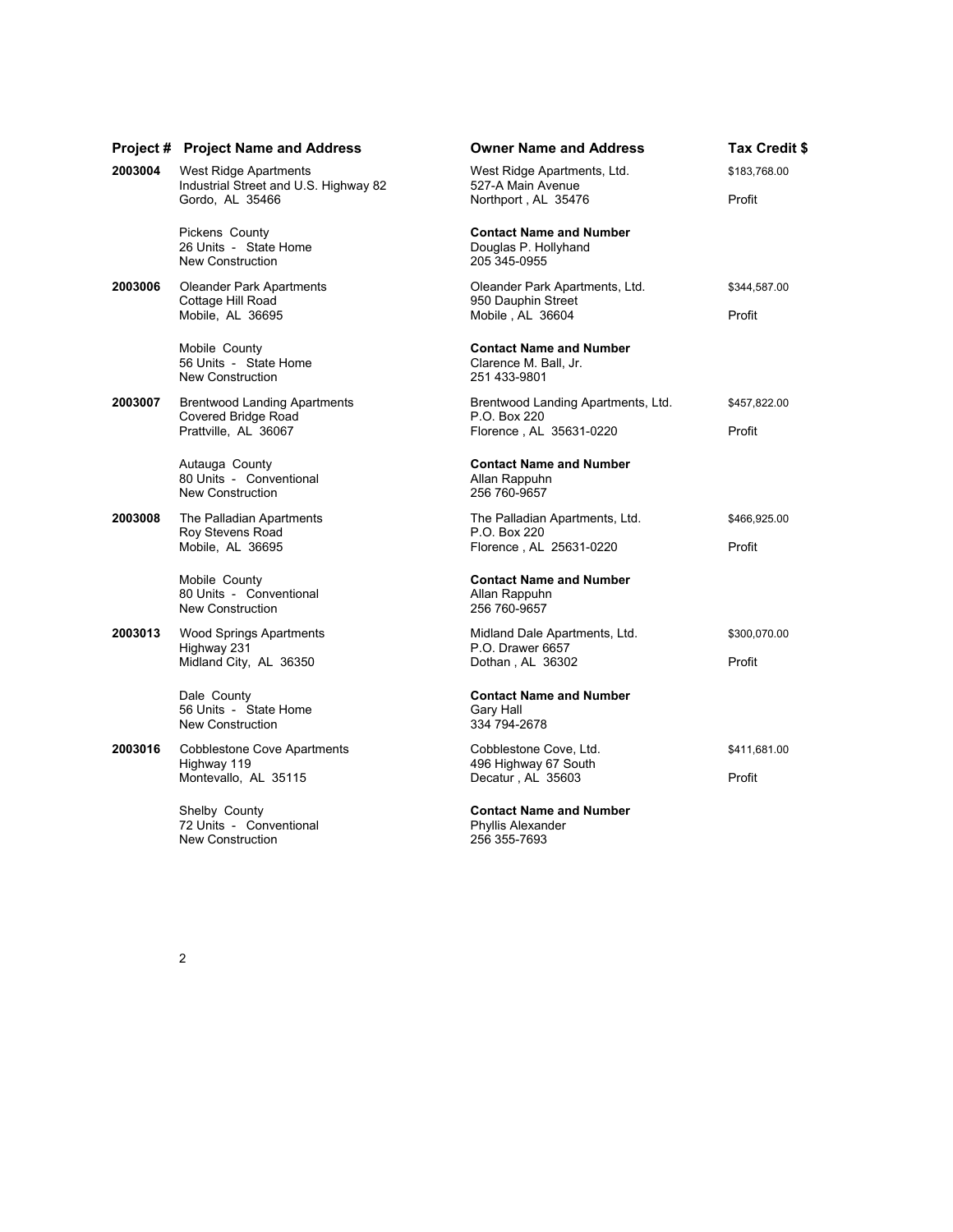|         | <b>Project # Project Name and Address</b>                            | <b>Owner Name and Address</b>                                            | Tax Credit \$ |
|---------|----------------------------------------------------------------------|--------------------------------------------------------------------------|---------------|
| 2003019 | <b>Stonecrest Apartments</b><br>Hazel Drive                          | Stonecrest, LLC<br>P.O. Box 1510                                         | \$262,905.00  |
|         | Rusellville, AL 35653                                                | Florence, AL 35631                                                       | Profit        |
|         | Franklin County<br>48 Units - State Home<br>New Construction         | <b>Contact Name and Number</b><br>Angie Beckman<br>256 767-7620          |               |
| 2003024 | Mountainside Apartments<br><b>Woodland Drive</b><br>Jasper, AL 35502 | Mountainside Apartments, Ltd.<br>3440 Valley Ave. SW Unit A              | \$352,041.00  |
|         |                                                                      | Decatur, AL 35603                                                        | CHDO          |
|         | <b>Walker County</b><br>56 Units - State Home<br>New Construction    | <b>Contact Name and Number</b><br>Terry L. Mount<br>256 306-0666         |               |
| 2003025 | Saddle Ridge Apartments                                              | Saddle Ridge Apartments, Ltd<br>527 Main Ave. Suite A                    | \$264,084.00  |
|         | Village Square Drive<br>Andalusia, AL 36420                          | Northport, AL 35476                                                      | Profit        |
|         | Covington County<br>45 Units - State Home<br><b>New Construction</b> | <b>Contact Name and Number</b><br>Douglas P. Hollyhand<br>205 345-0955   |               |
| 2003026 | Autumnwood Apartments                                                | Autumnwood, Ltd.                                                         | \$211,531.00  |
|         | College Street<br>Hanceville, AL 35077                               | P.O. Box 40<br>Rogersville, AL 35652                                     | Profit        |
|         | Cullman County<br>34 Units - State Home                              | <b>Contact Name and Number</b><br>Lynn Greer                             |               |
|         | New Construction                                                     | 256 247-5059                                                             |               |
| 2003027 | Quail Ridge Apartments<br>Princeton Lane                             | Quail Ridge, Ltd.<br>P.O. Box 40                                         | \$319,262.00  |
|         | Jemison, AL 35085                                                    | Rogersville, AL 35652                                                    | Profit        |
|         | Chilton County                                                       | <b>Contact Name and Number</b>                                           |               |
|         | 48 Units - State Home<br>New Construction                            | Lynn Greer<br>256 247-5059                                               |               |
| 2003028 | <b>Timberlake Apartments</b><br><b>McCrary Street</b>                | Timberlake, Ltd.<br>28 Spring Street                                     | \$243,704.00  |
|         | Lineville, AL 36266                                                  | Rogersville, AL 35652                                                    | Profit        |
|         | Clay County<br>36 Units - State Home<br>New Construction             | <b>Contact Name and Number</b><br>Travis Lee Butler, III<br>256 247-5571 |               |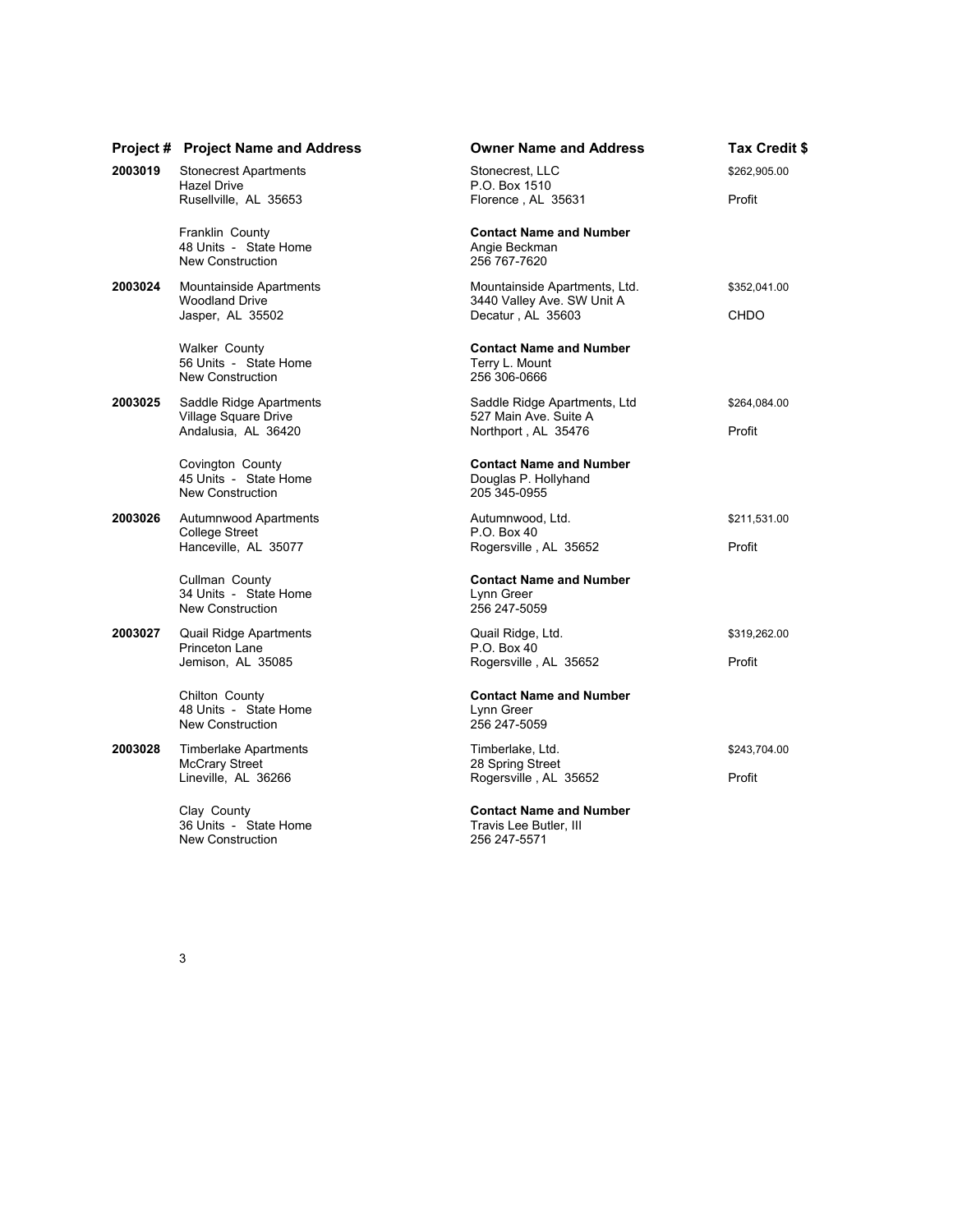|         | <b>Project # Project Name and Address</b>                                           | <b>Owner Name and Address</b>                                                  | Tax Credit \$ |
|---------|-------------------------------------------------------------------------------------|--------------------------------------------------------------------------------|---------------|
| 2003029 | Creek Ridge Apartments<br>South Randolph Ave/State Docks Rd<br>Eufaula, AL 36027    | Creek Ridge Apartments, LLC<br>737 South Orange Avenue<br>Eufaula, AL 36027    | \$483,745.00  |
|         |                                                                                     |                                                                                | Non Profit    |
|         | Barbour County<br>56 Units - Conventional<br>New Construction                       | <b>Contact Name and Number</b><br><b>Tony Baxter</b><br>256 225-0982           |               |
| 2003030 | Southern Ridge Estates<br>S of West 31 St/East of Oakland Ave<br>Anniston, AL 36201 | Southern Ridge Estates, LLC<br>500 Glen Addie Avenue<br>Anniston, AL 36201     | \$460,827.00  |
|         |                                                                                     |                                                                                | <b>CHDO</b>   |
|         | Calhoun County<br>56 Units - Conventional<br><b>New Construction</b>                | <b>Contact Name and Number</b><br>Randall F. Aldridge<br>256 760-9624          |               |
| 2003032 | McCay's Landing<br>Pocota Drive<br>Oneonta, AL 35121                                | McCay's Landing, Limited Partnership<br>P.O. Box 1909<br>Albertville, AL 35950 | \$261,332.00  |
|         |                                                                                     |                                                                                | Profit        |
|         | <b>Blount County</b><br>40 Units - State Home<br><b>New Construction</b>            | <b>Contact Name and Number</b><br>Patricia Dobbins<br>256 878-6054             |               |
| 2003033 | <b>Evangeline Heights</b>                                                           | Evangeline Heights, Limited Partnership                                        | \$367,836.00  |
|         | 28th Avenue<br>Phenix City, AL 36868                                                | 9010 US Hwy 431<br>Albertville, AL 35950                                       | Profit        |
|         | Russell County<br>56 Units - Conventional<br>New Construction                       | <b>Contact Name and Number</b><br>Pat Dobbins<br>256 878-6054                  |               |
| 2003037 | Sandpiper Apartments                                                                | Carrollton II Housing, Ltd.                                                    | \$238,830.00  |
|         | 100 Sandpiper St.<br>Carrollton, AL 35447                                           | 809 22nd Ave.<br>Tuscaloosa, AL 35401                                          | Profit        |
|         | Pickens County<br>52 Units - Farmers Home<br>Acquisition and Rehabilitation         | <b>Contact Name and Number</b><br>David Morrow<br>205 759-5781                 |               |
| 2003042 | Garden Greene Apartments                                                            | Garden Greene, LP                                                              | \$224,890.00  |
|         | 501 S. 8th Street<br>Lanett, AL 36863                                               | P.O. Box 409<br>Auburn, AL 36831-0409                                          | <b>CHDO</b>   |
|         | Chambers County<br>40 Units - State Home<br>New Construction                        | <b>Contact Name and Number</b><br><b>Nancy Spears</b><br>334 821-8336          |               |